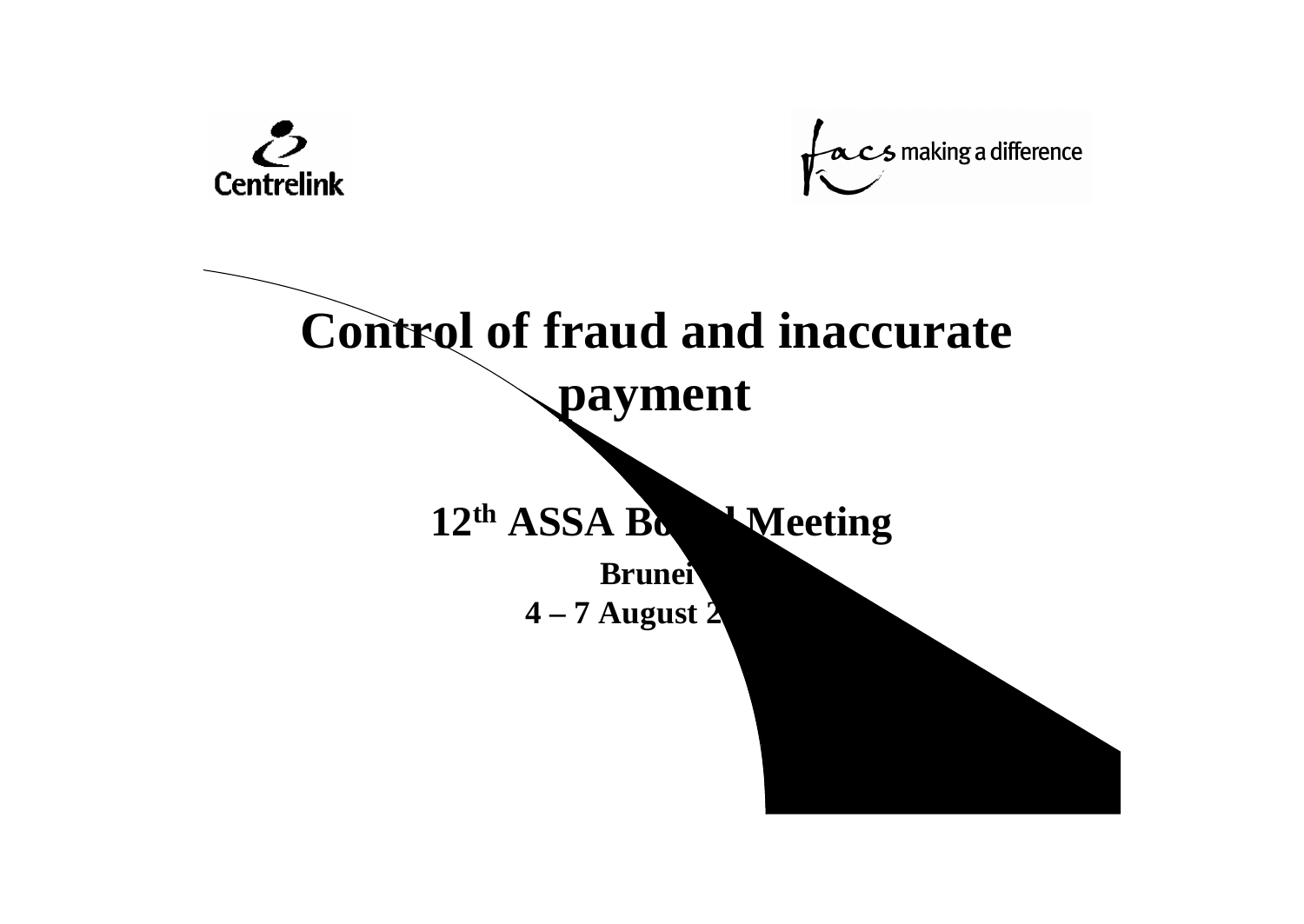#### acs making a difference

2

#### Ö **Centrelink**

Centrelink in Profile

The Commonwealth Service Delivery Agency

- $\bullet$  6.4 million customers
- Administers 140 different products
- Delivers services for 25 government agencies
- Distributes over \$55 billion in income support payments
- $\bullet$  Over 27,000 staff
- 430 customer service outlets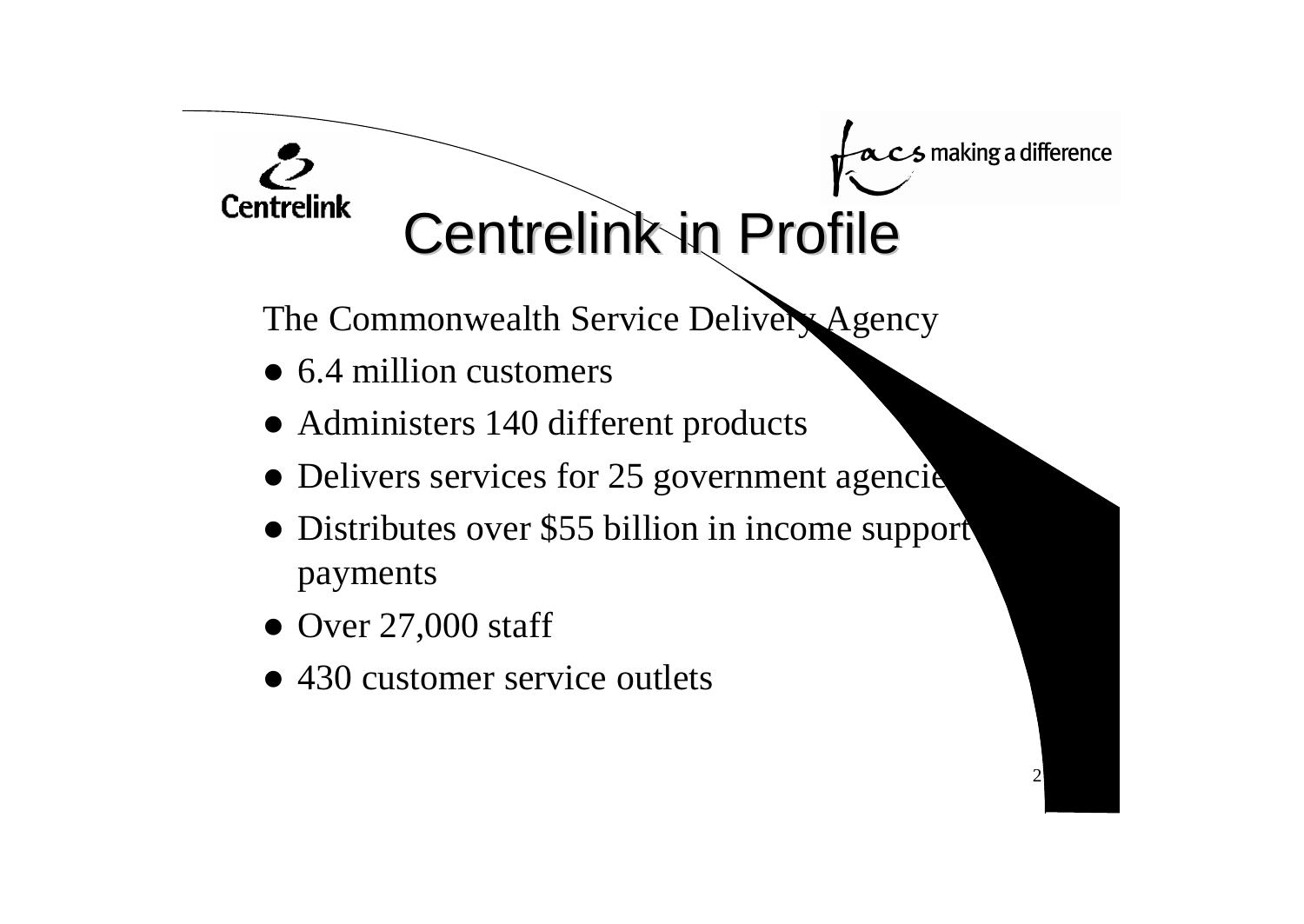

#### • Social Security system targets payments to citizens in most need

**Centrelink** 

- Ensure only citizens who are entitled, require payments
- Risks to outlays arise because our Social Security legislation is highly targeted and relies on customers disclosing information about personal and financial circumstances
- Unreported changes in circumstances can easily lead to incorrect payment, even if no deliberate fraud is intended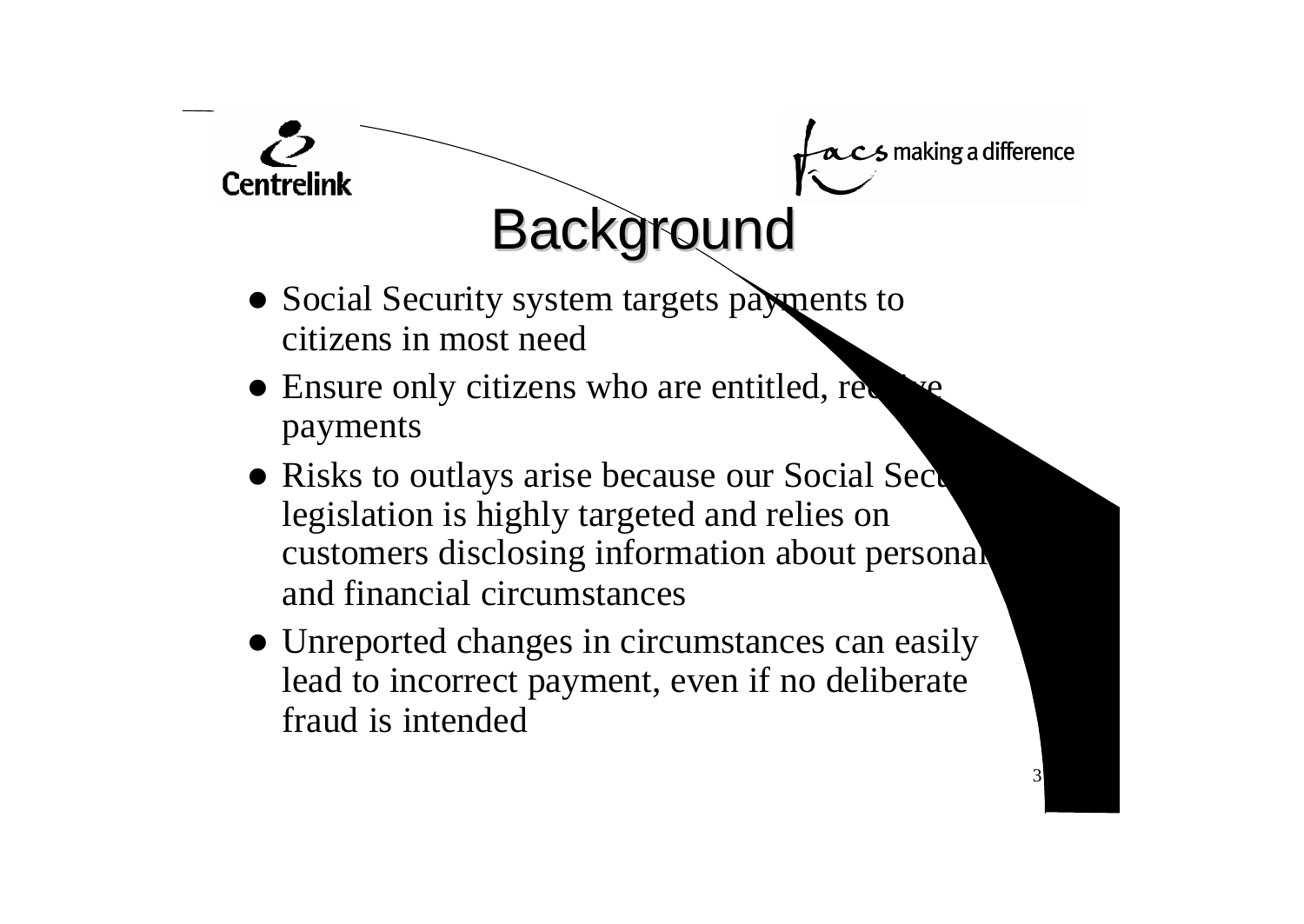

• Fraud (eg false identifications, deliberate failure to notify of changes, etc)

- Citizen error inadvertent omission
- Administrative error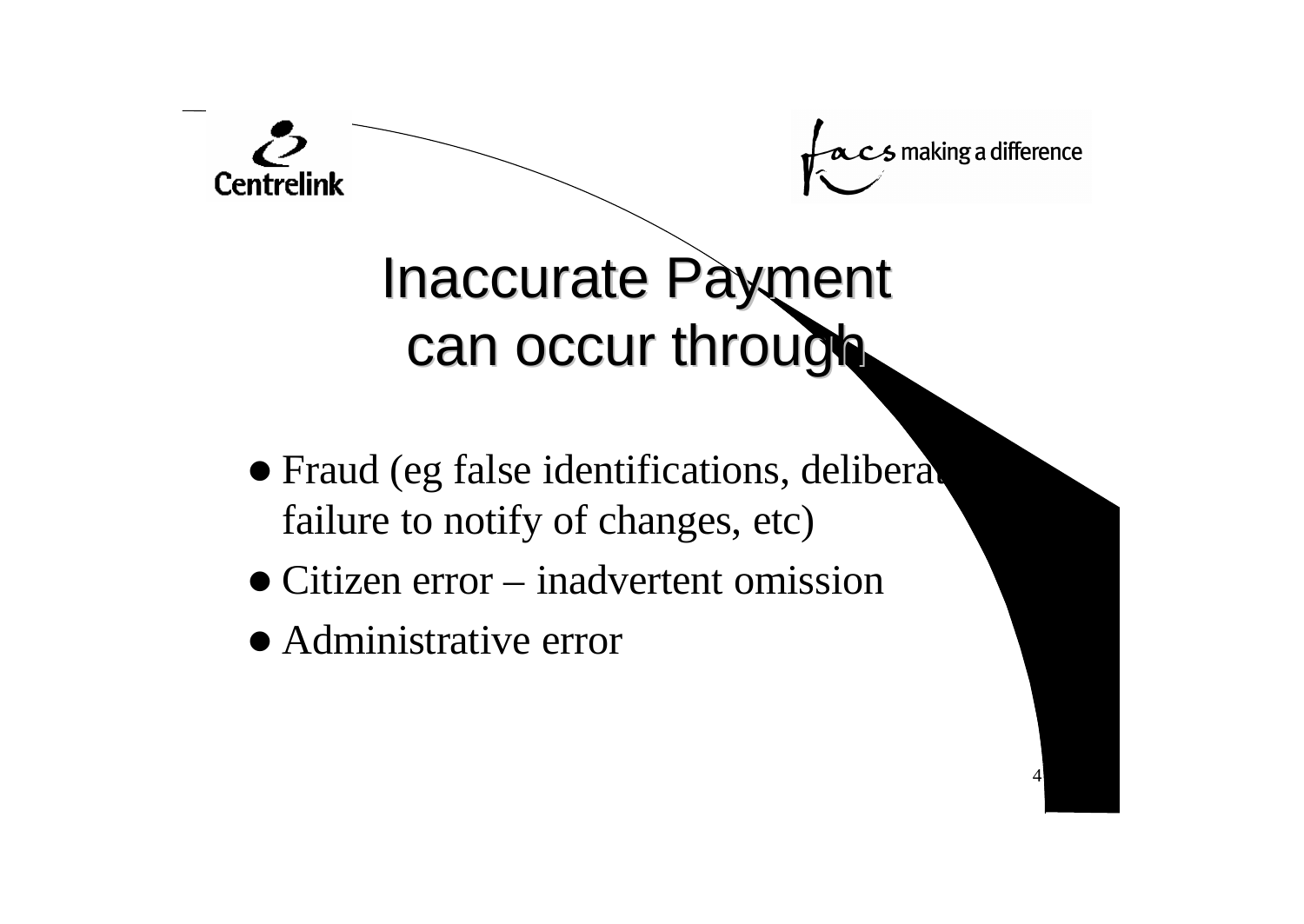

- Large geographically dispersed customer population
- Complex system of income, assets and activity tests
- Potential for inconsistency in decisions between offices

- No national identity system
- No contributions record required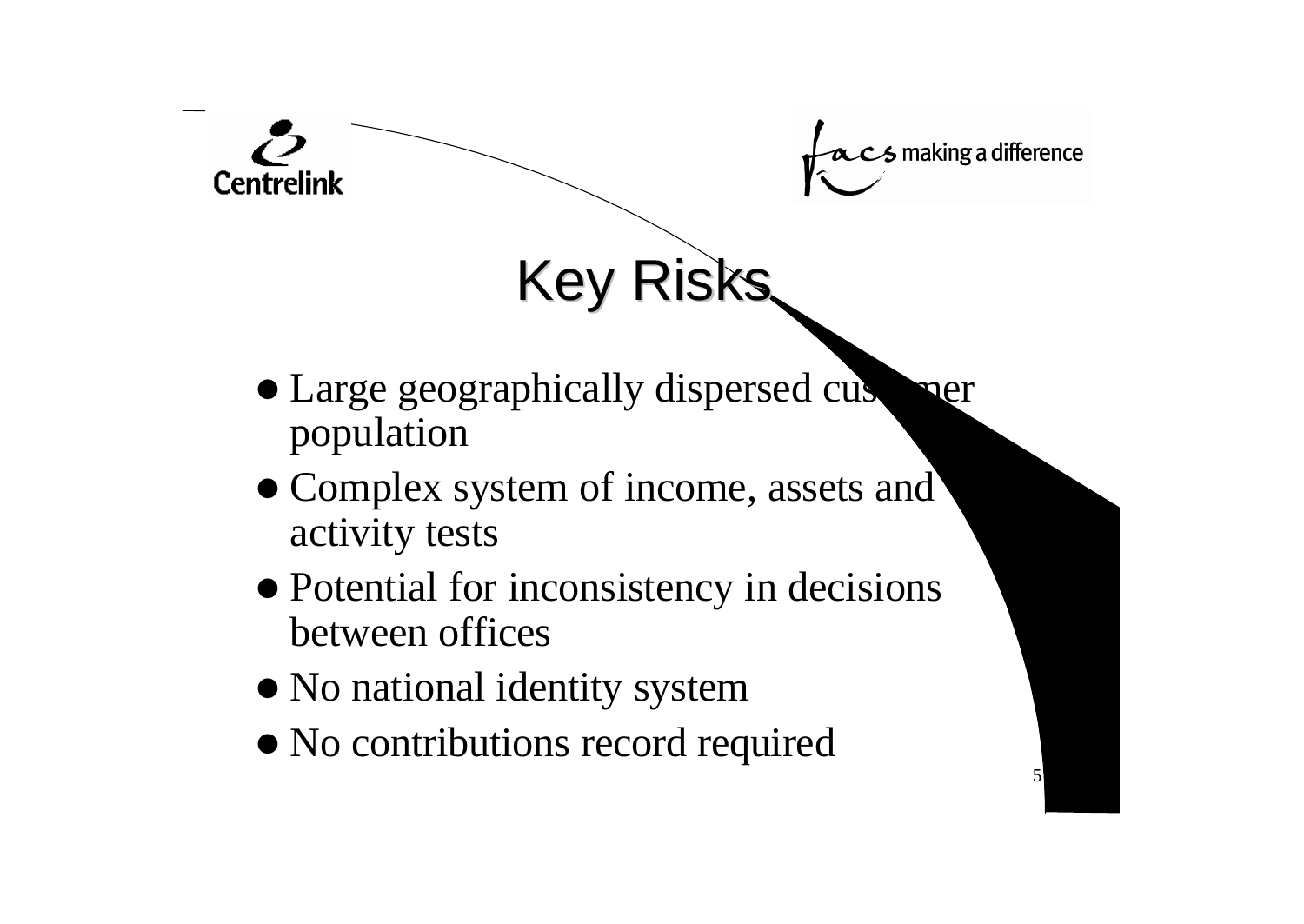# making a difference

6

#### Control of Fraud & Inaccurate Payment

- Fraud against social security is define as dishonest conduct to obtain benefit from the Government
- $\bullet$  All Government agencies are required to produce Fraud Control Plan for the coordination and planning of fraud control activities

- There is a comprehensive legal framework with obligations on citizens and penalties for noncompliance
- Administrative processes to ensure Quality Control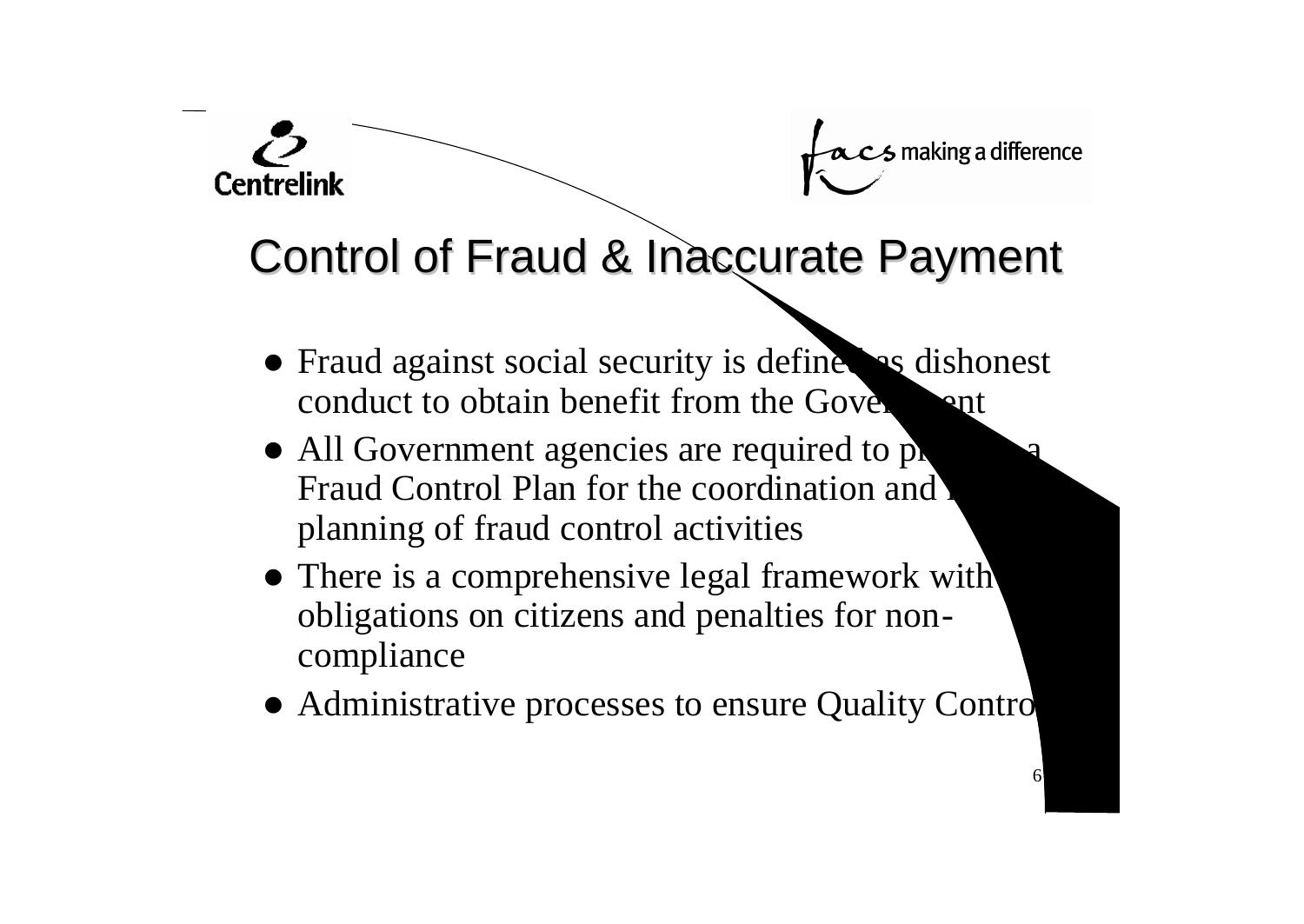# making a difference

7



### Key Elements Supporting the Compliance Framework

- $\bullet$  Significant investment in the use of I $\bullet$ deliver systems
- Increased liaison and cooperation between agencies at all levels of government and the private sector
- Strong Government and Ministerial support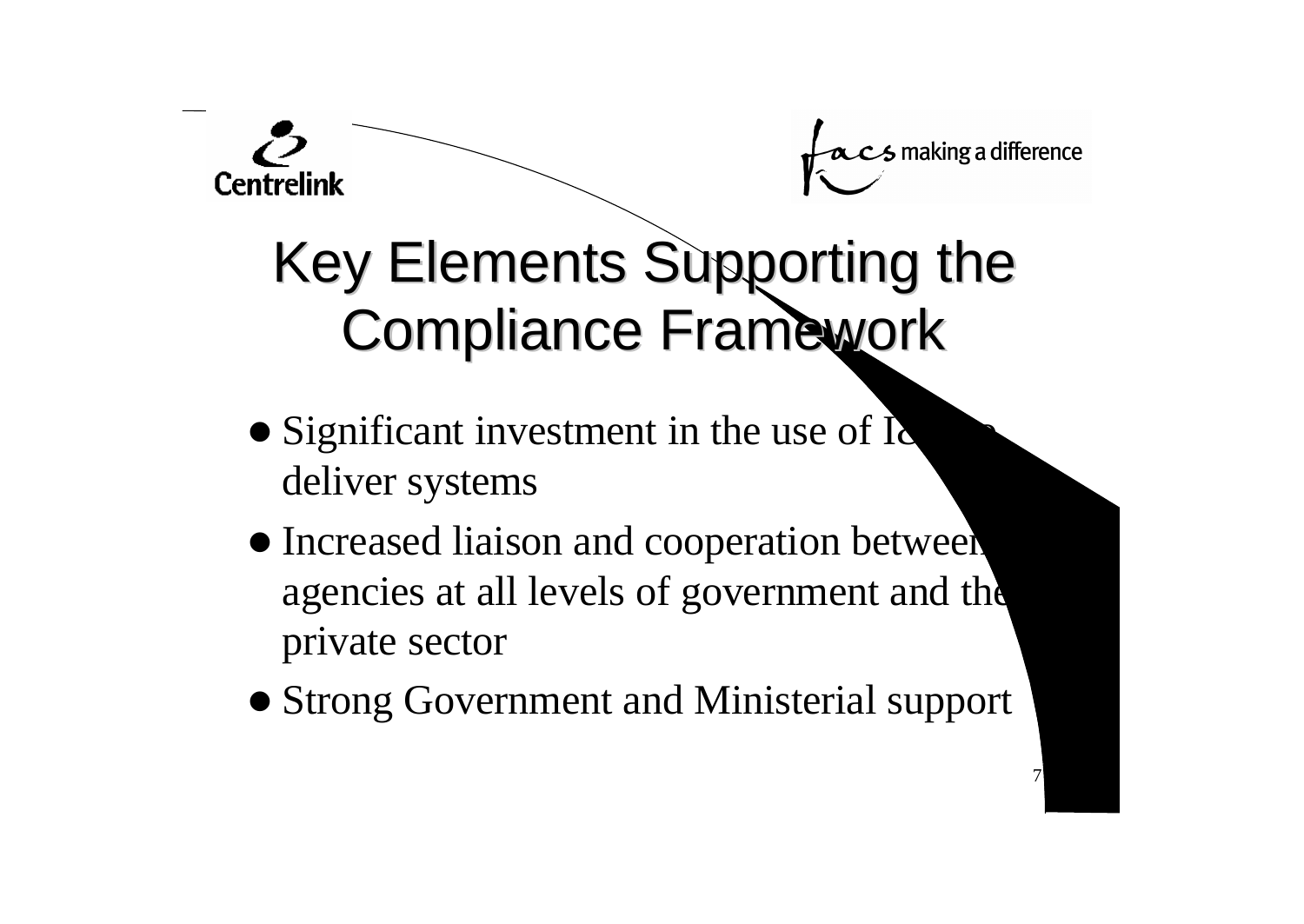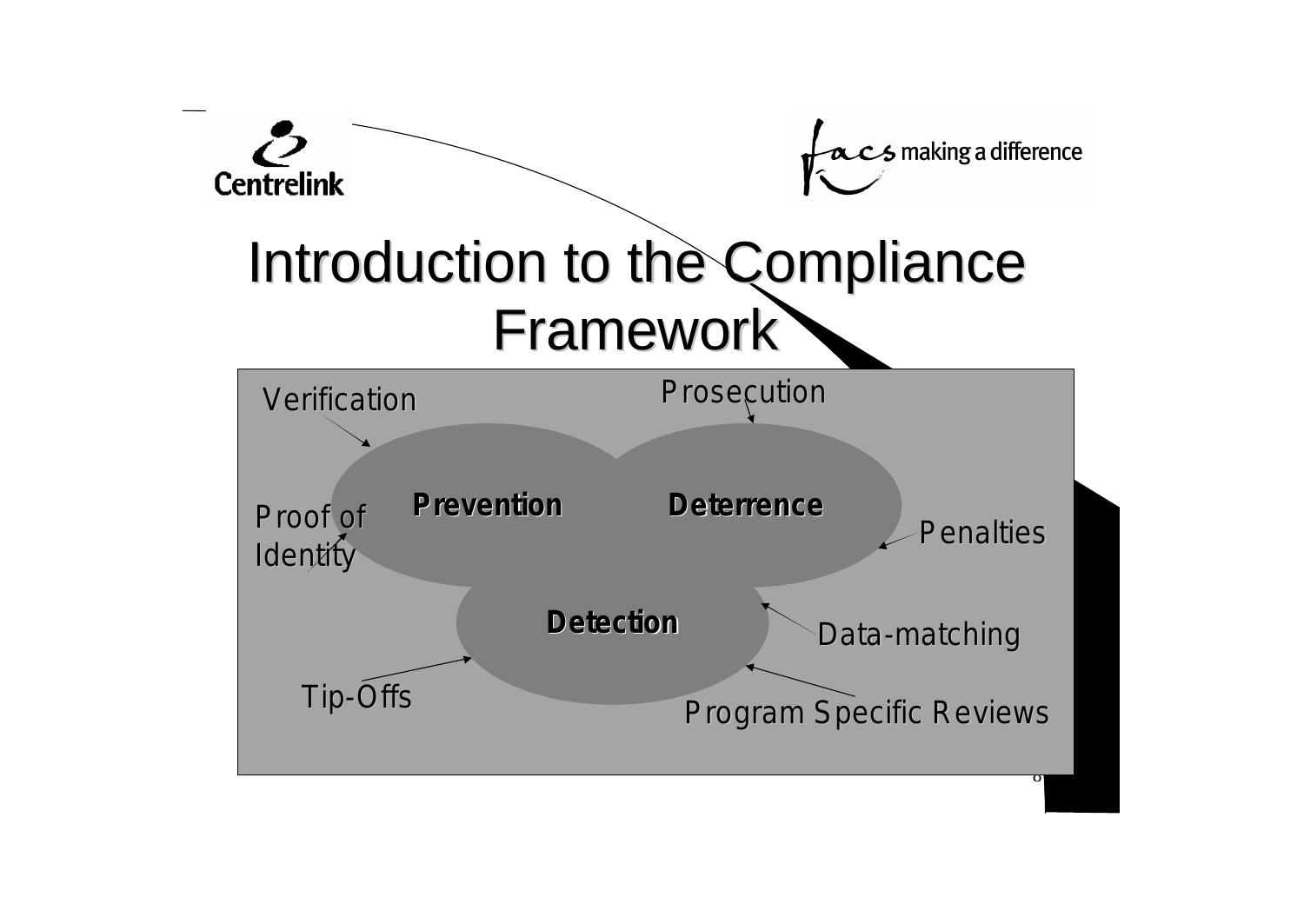

## Three Compliance Themes

 $\bullet$  Prevention – systems and procedures to minimise the risk of incorrect payment

- $\bullet$  Detection to detect incorrect payments early as possible
- $\bullet$  Deterrence to create community knowledge of the risks and penalties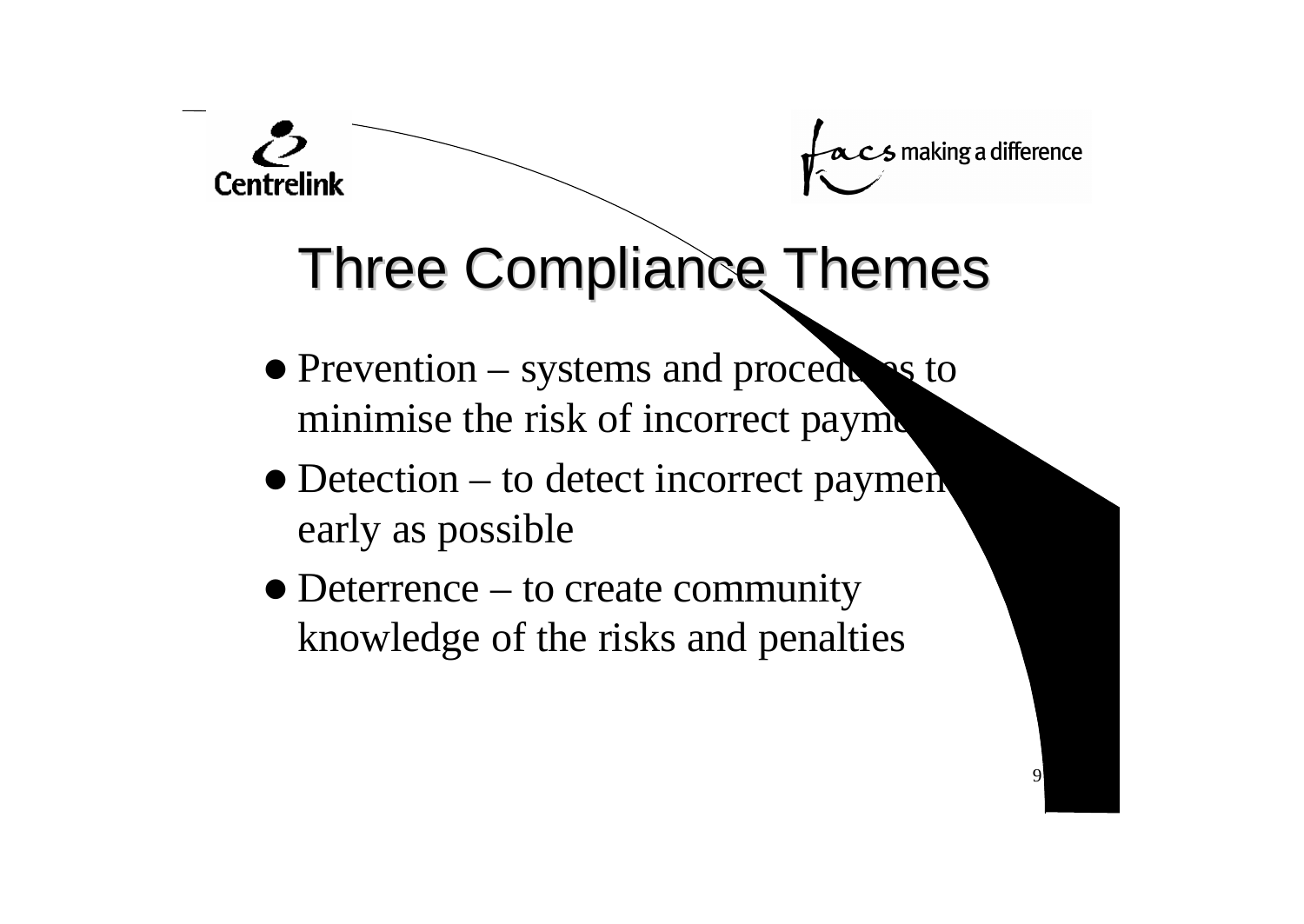

### Prevention

- Effective control measures including
	- Appropriate claim forms

- Proof of identity including integrity of docume
- Verification of key facts
- Profiling of customers based on risk characteristics
- Automated overnight checking of key information for new claims, in particular, identity fraud by citizens and fraud by employees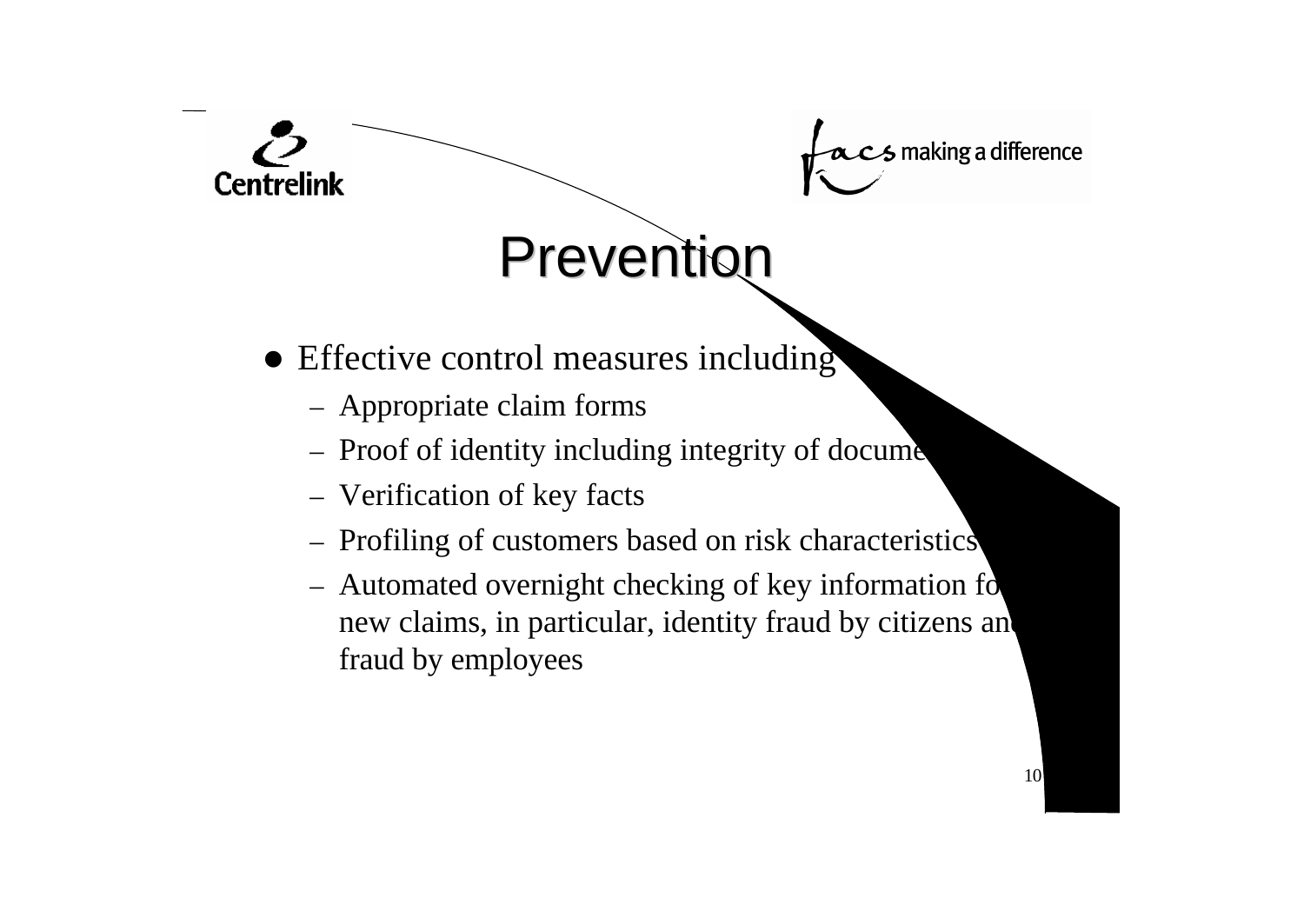

- Selecting customers on the basis of  $\mathbf{R}$ sk, usually through the use of extensive data-matching with key government agencies e.g. Tax, Health Immigration
- Joint exercises with other government agencies targeting the cash economy in high risk industri e.g. building, harvesting
- Investigating information from the public or other agencies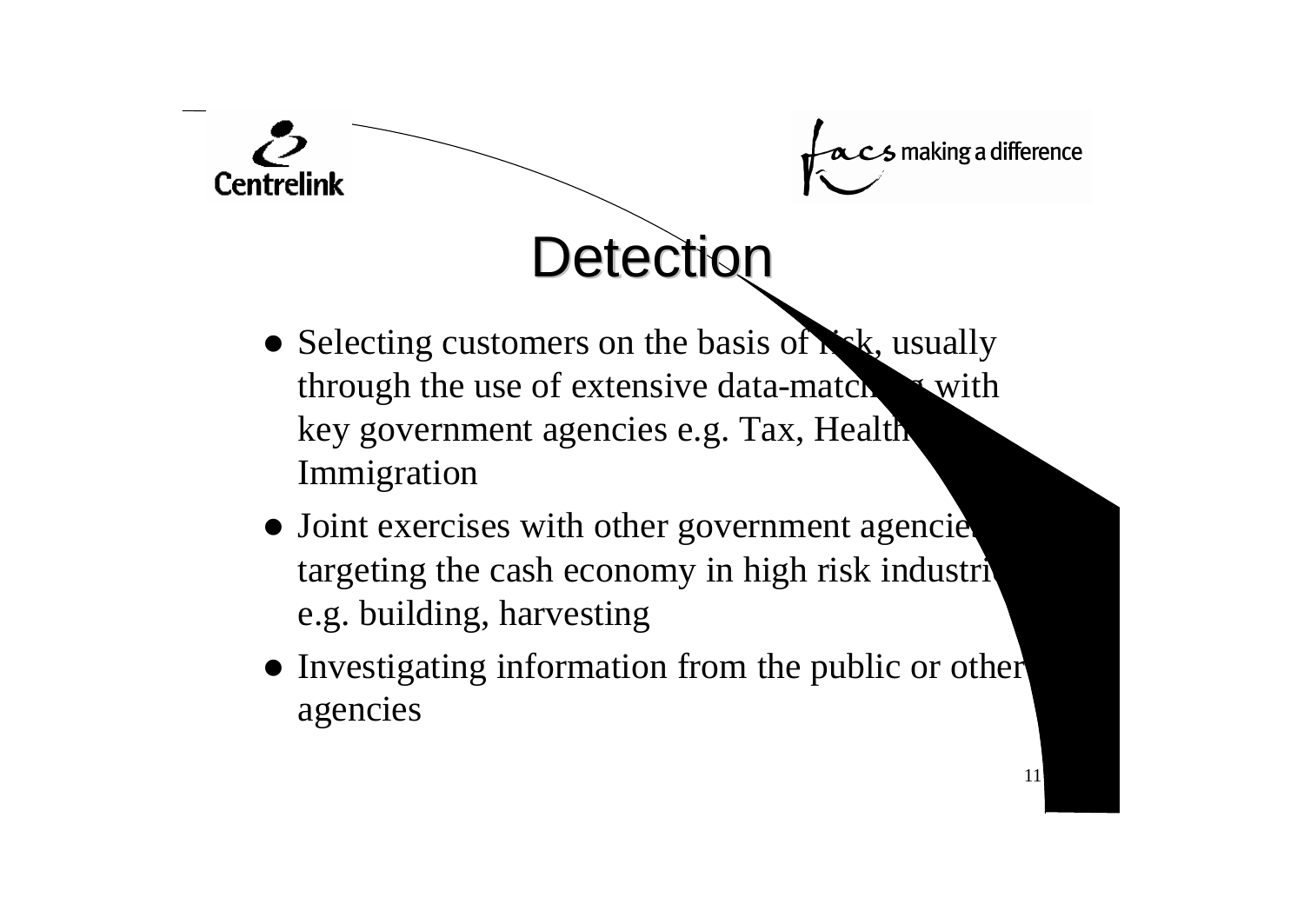

- Effective and visible 'up front' systems and processes
- Use of administrative penalties
- Efficient debt recovery processes
- Decisive prosecutions program
- Comprehensive communication strategy through the media and key community groups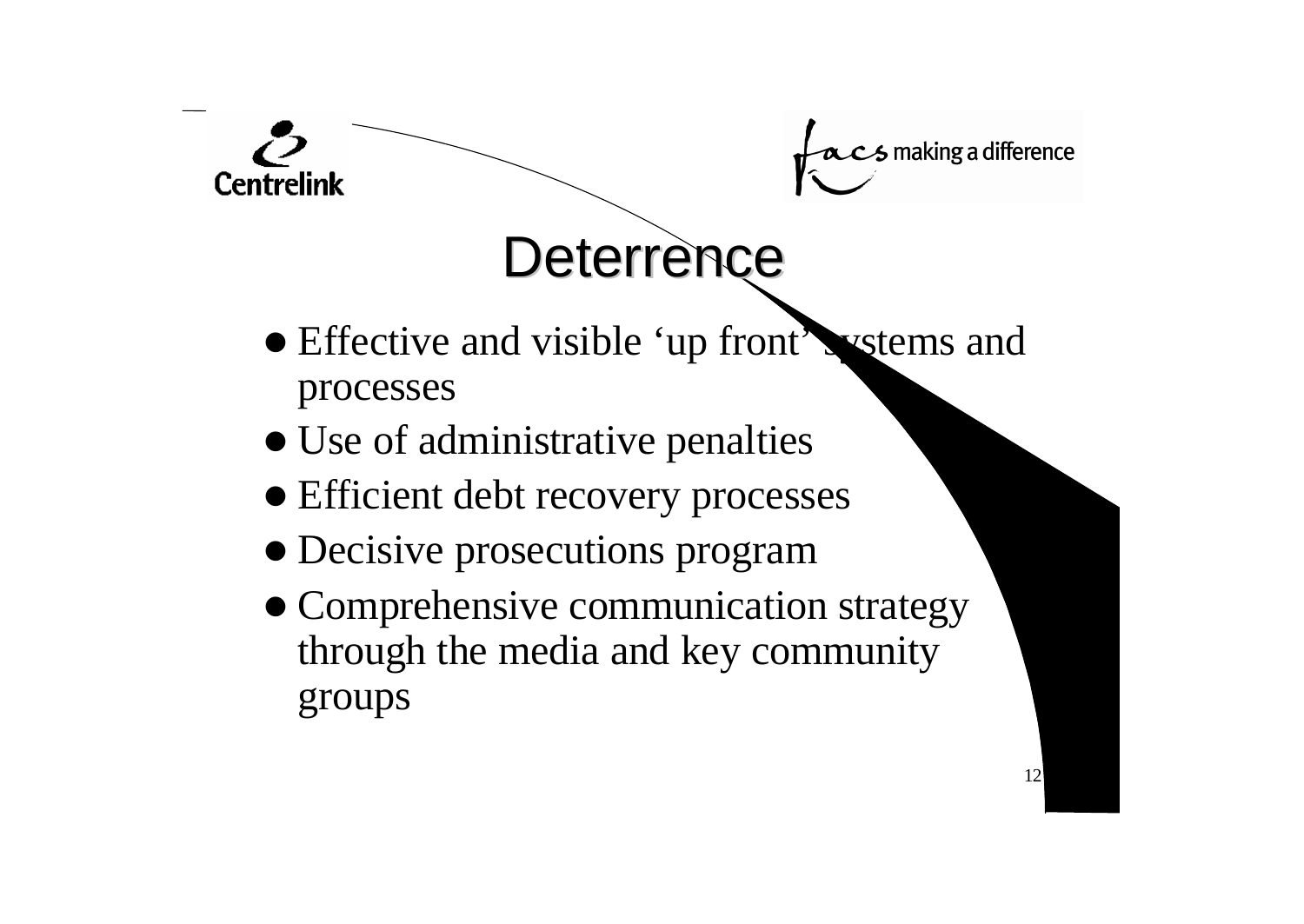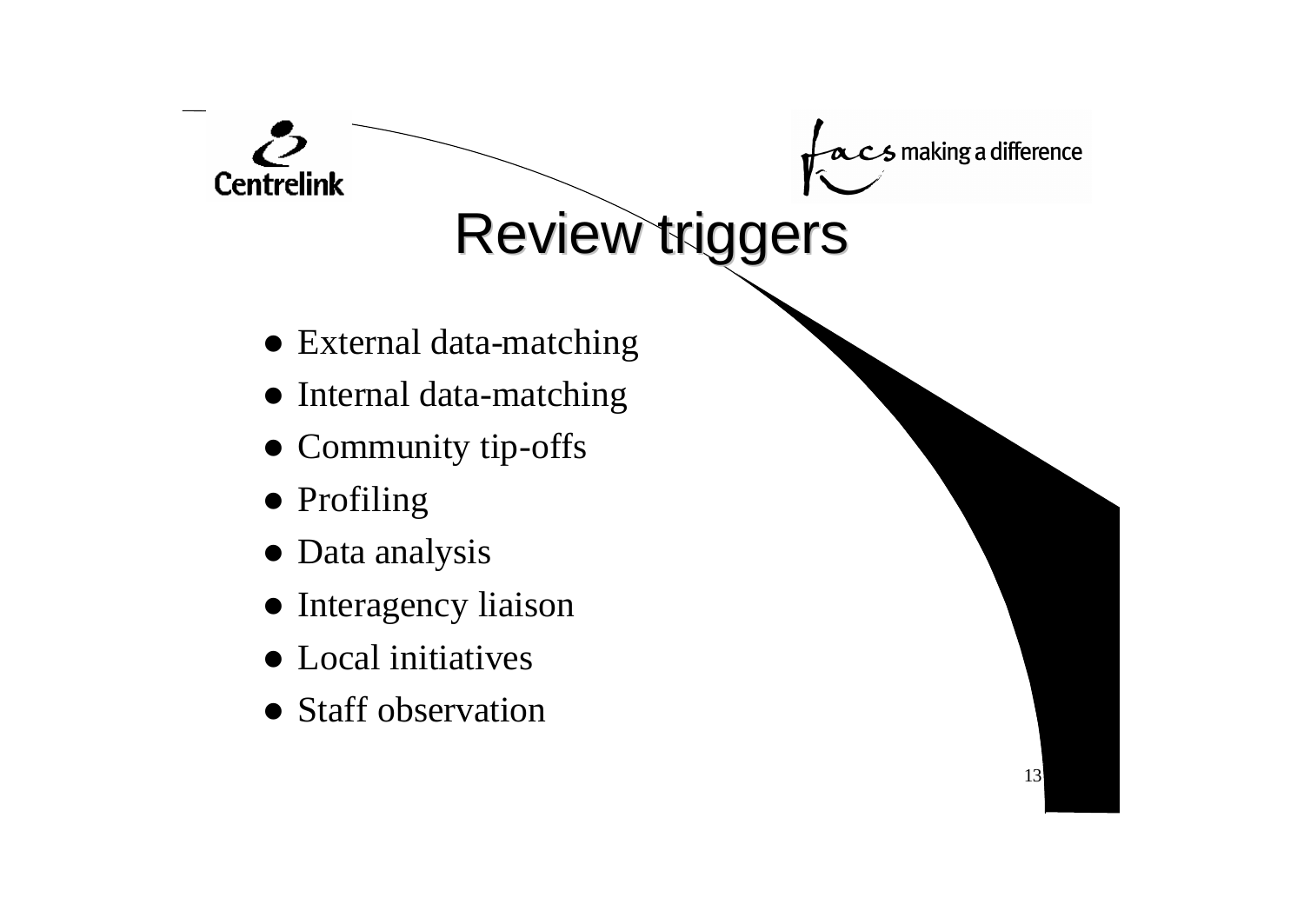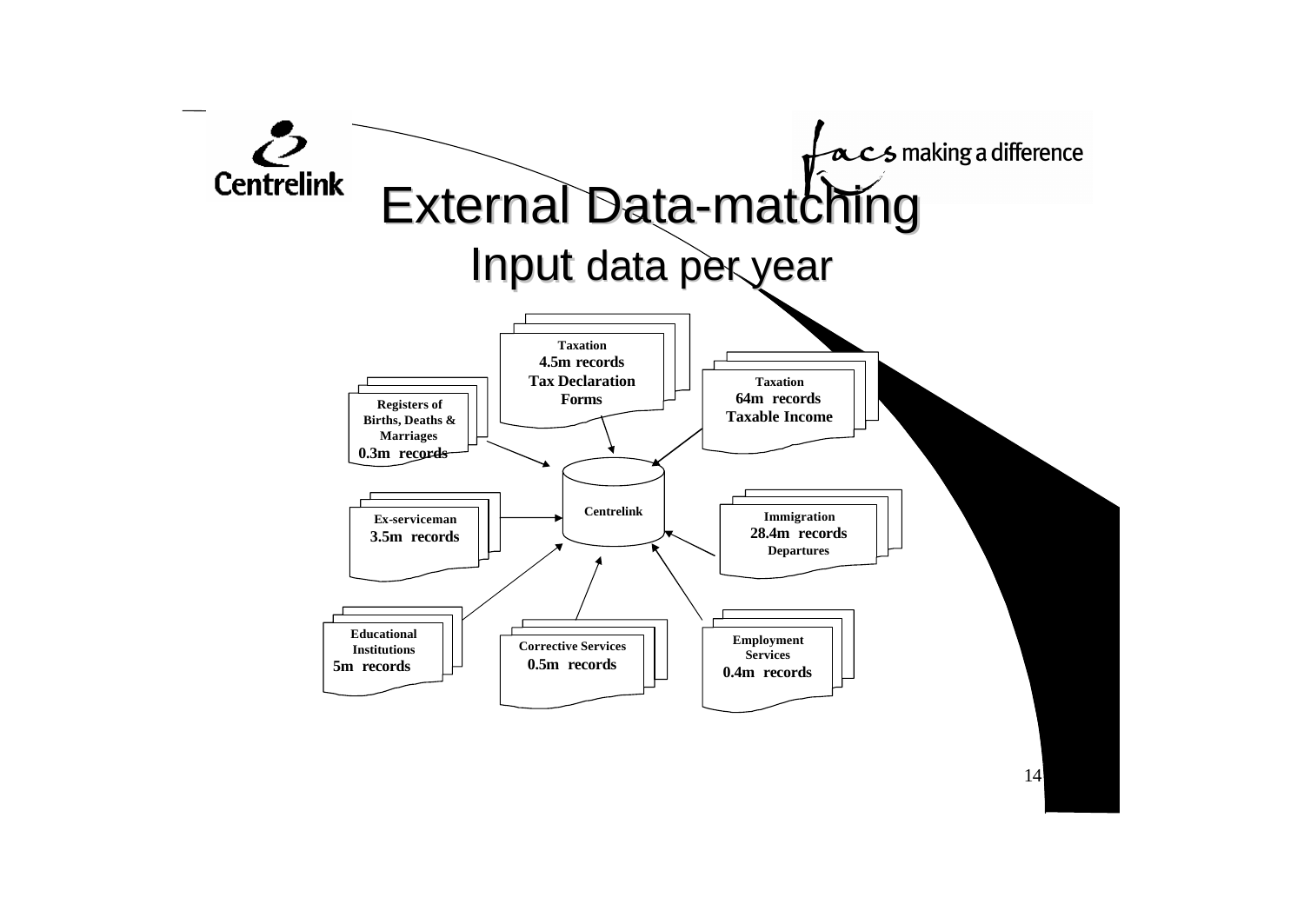### **Centrelink** Data-matching processing

- Uses Relational Databases & Mainhome platforms
- Uses in-house software(includes fuzzy mat
- 110 million records processed per year
- 1.8 million selections (discrepancies) generated
- Cases distributed, managed and results reported through a national computerised review system

15

making a difference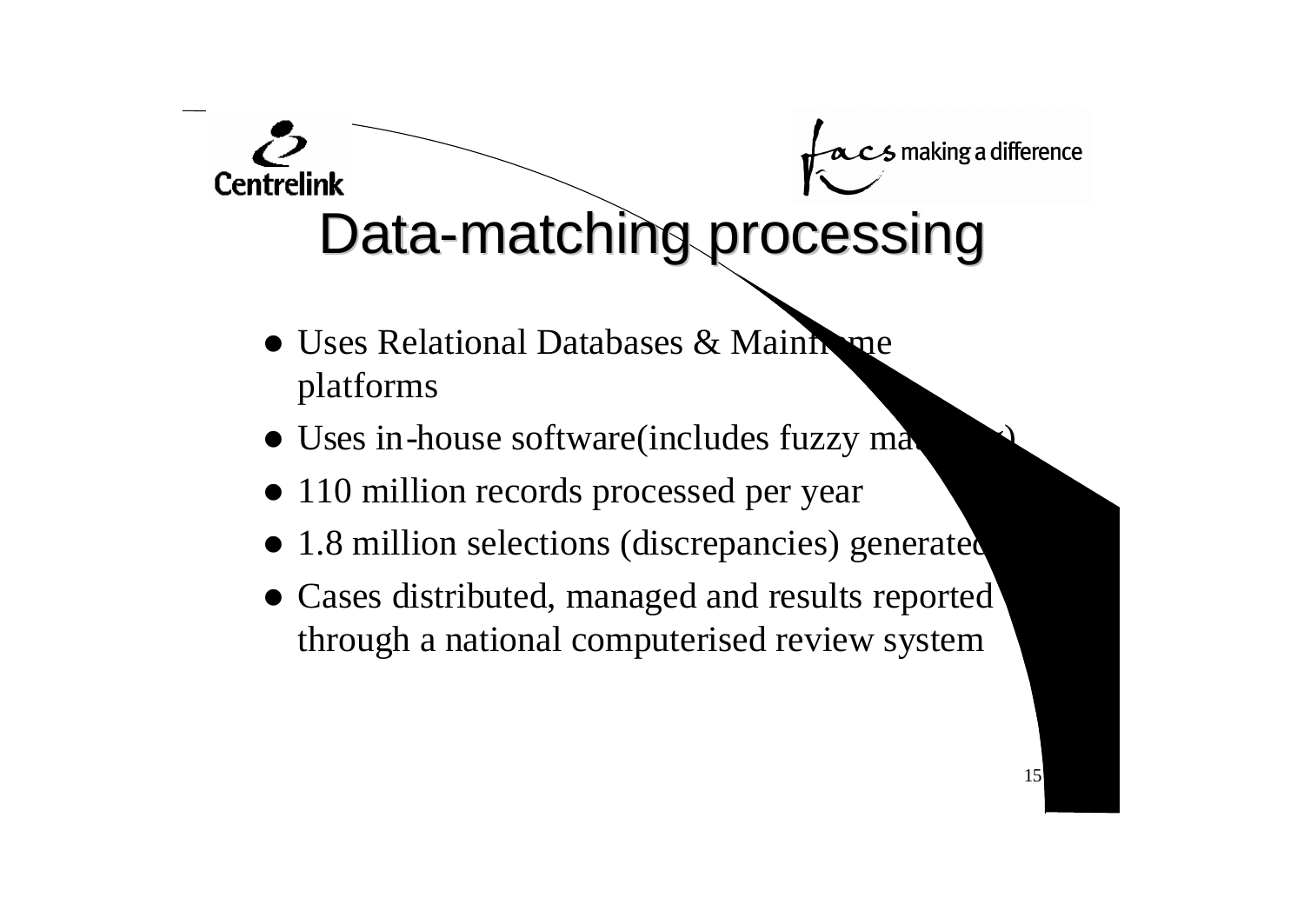## Data-matching Issues

16

5 making a difference

• Data quality

- Timely data acquisition
- Standardisation and validation of data
- $\bullet$  Privacy & security safeguards
- Legislative authority
- Transfer and receipt of data
- Volume of data
- Hardware and processing capacity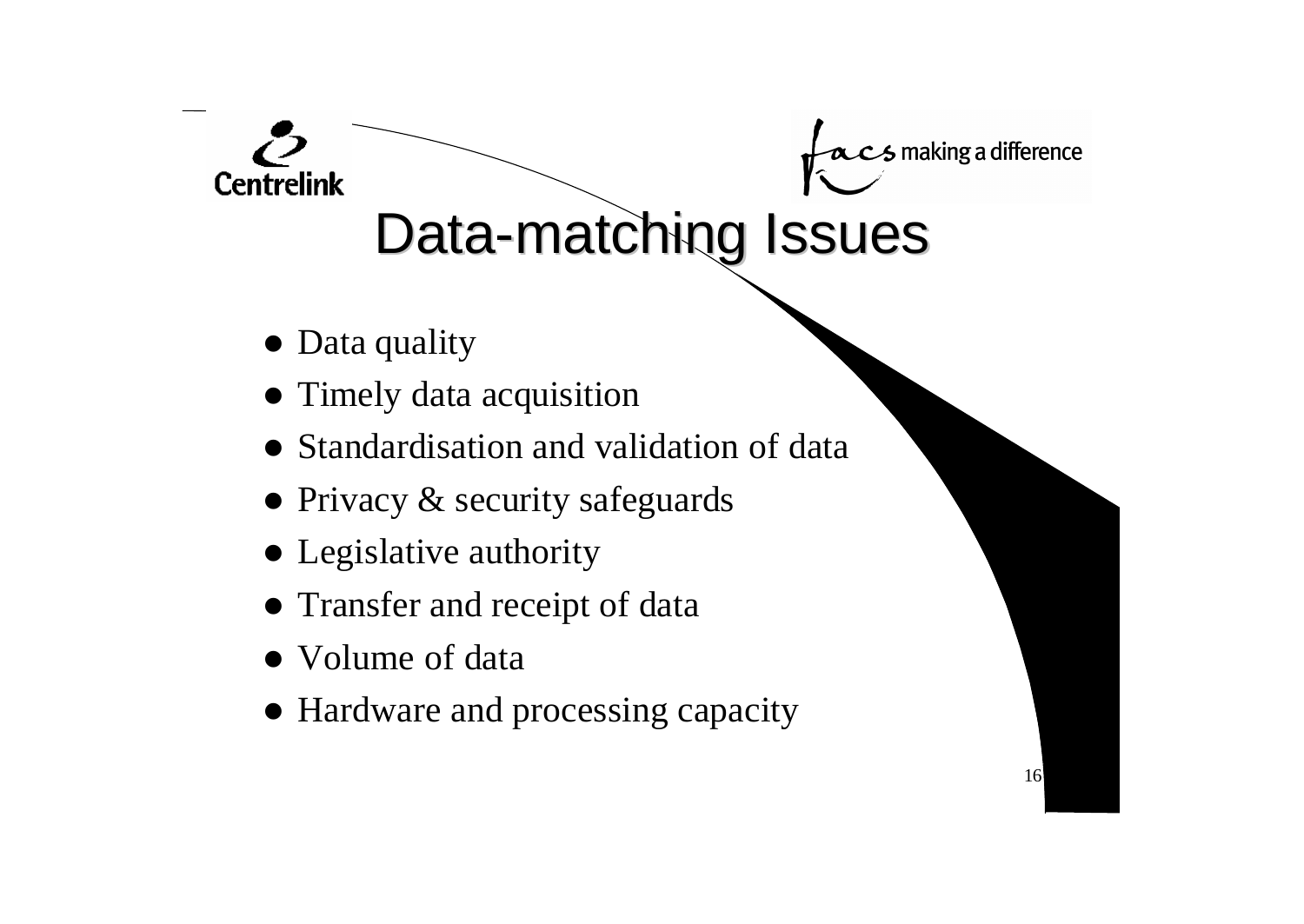

- Visual representation of fraud risks and controls
- Analysis tool to aid in control of 24 fr risk areas
- Key element in fraud control planning process
- Used to identify areas of control weakness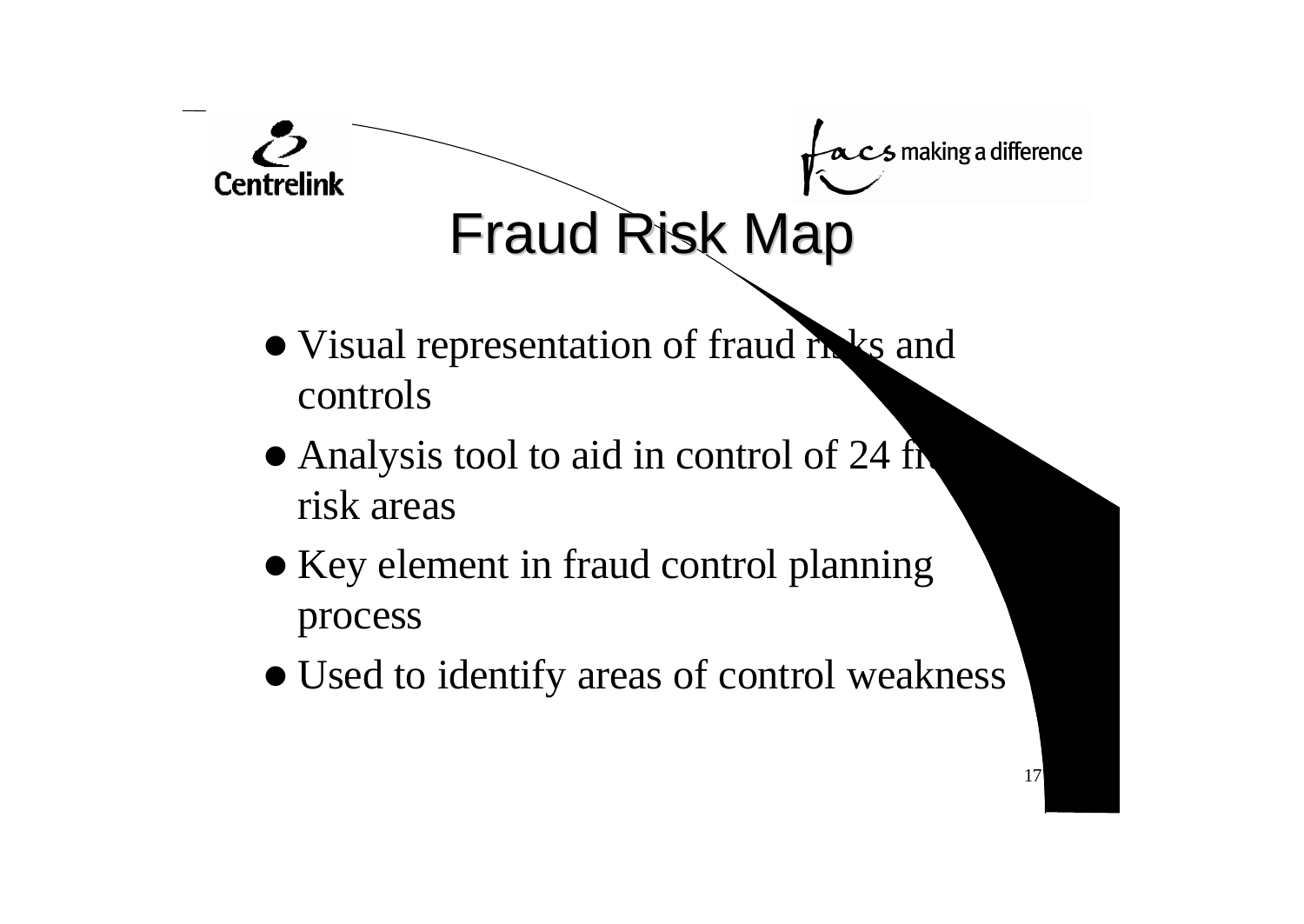#### S making a difference **Centrelink** Compliance Activity 2002-03

- 4.0 million entitlement reviews conducted
	- 0.9 million compliance reviews
	- 3.1 million service updates
- Over 709,000 payment reductions (includes payment cancellations)
- \$82.7 million fortnightly savings in future outla

- \$411 million in debts identified for recovery action
- 2,828 people convicted of welfare fraud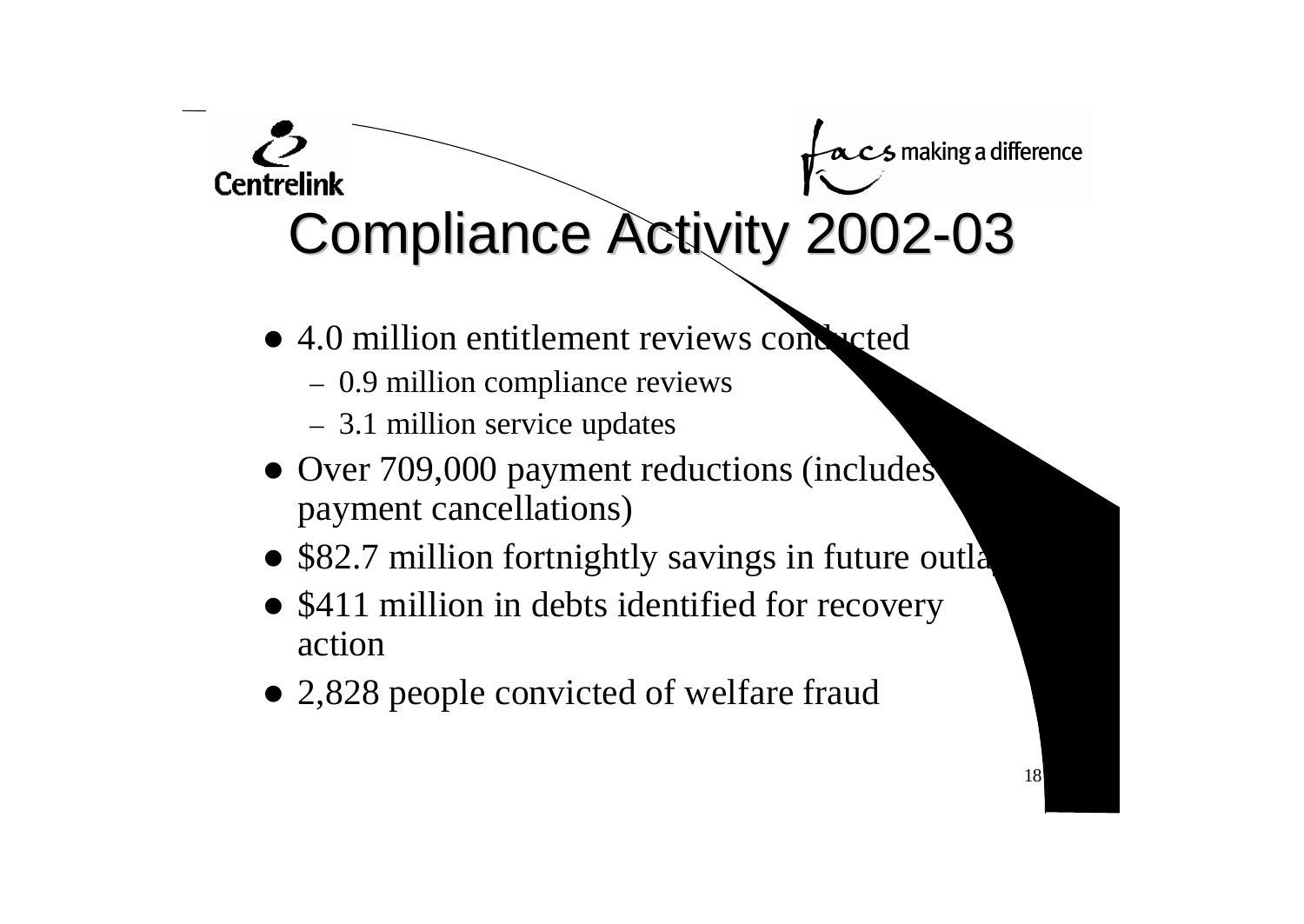

### Future Directions

- Looking at new technologies and opportunities
	- Biometrics

- Interactive Voice Recognition in call centre
- Implementation of e-Business strategies
- Geographical/spatial risk mapping
- More timely electronic interchanges of data between agencies